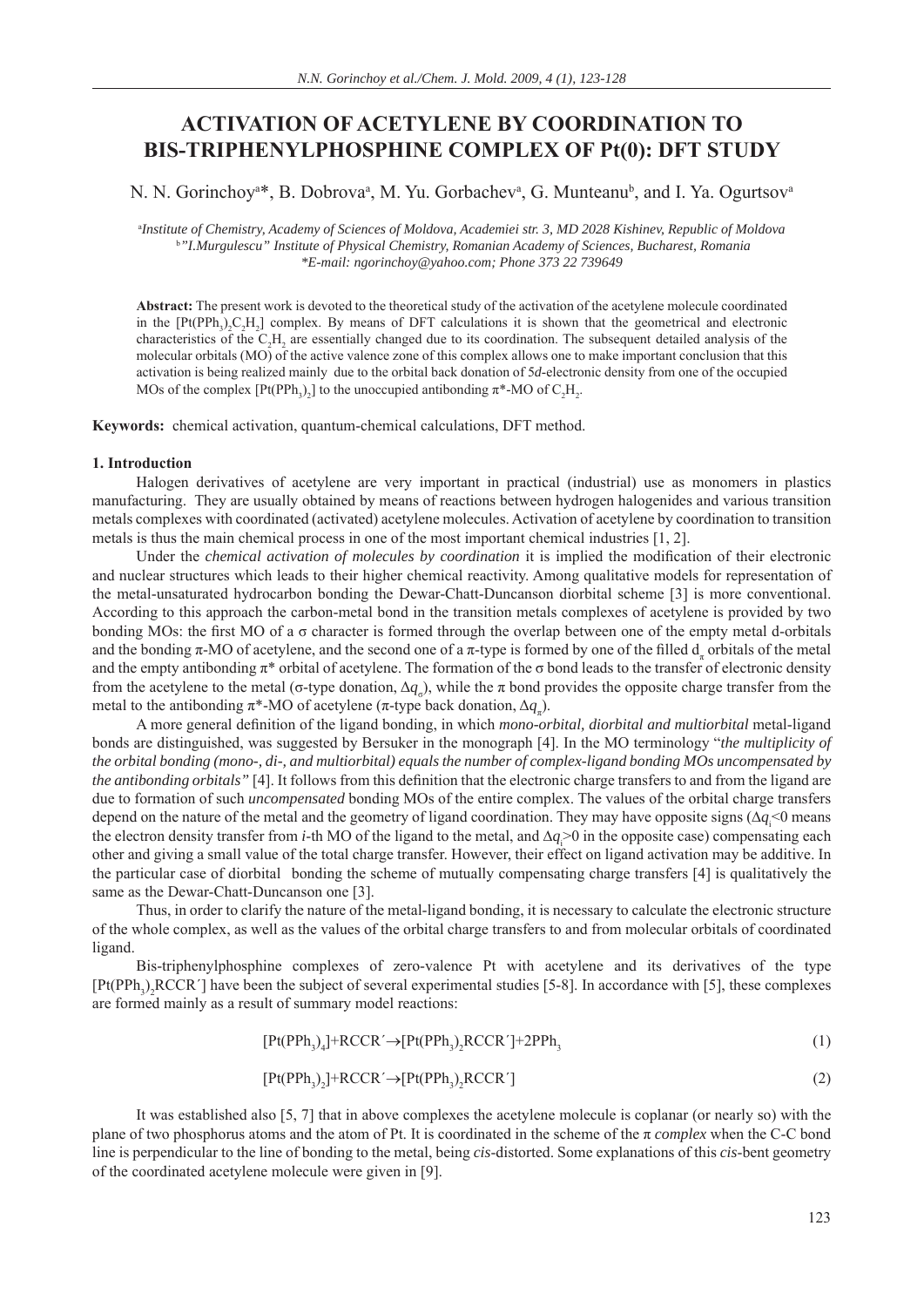In the present work, the nature of the Pt(0)-C<sub>2</sub>H<sub>2</sub> binding and the changes in the properties of the C<sub>2</sub>H<sub>2</sub> molecule due to its coordination in the  $[Pt(PPh<sub>3</sub>)<sub>2</sub>HCCH]$  complex are analyzed on the basis of the Density Functional Theory (DFT) calculations of the electronic structure of the  $[Pt(PPh_3)_4]$  (I),  $[Pt(PPh_3)_2]$  (II),  $[Pt(PPh_3)_2]$  HCCH] (III) complexes and free  $C_2H_2$  and PPh<sub>3</sub> molecules.

The energy effects of the  $[Pt(PPh<sub>3</sub>)<sub>2</sub>HCCH]$  formation due to reactions (1) and (2) were also evaluated.

#### **2. Computational details**

The electronic and geometrical structures of free  $C_2H_2$  and PPh<sub>3</sub> molecules and the corresponding platinum(0) complexes (**I**), (**II**) and (**III**) have been investigated by means of the DFT method, including Becke's three-parameter nonlocal-exchange functional [10] with the correlation functional of Lee, Yang and Parr (B3LYP) [11]. All the calculations were performed with the GAUSSIAN 03 program package [12]. For each compound considered, a full geometry optimization is performed using the LANL2DZ basis set with non-relativistic effective core potential for Pt and the split-valence basis set 6-31G(d) including polarization functions for all other atoms (P, C, and H) in the systems. This method is being widely used for quantum chemical studies of transition metals complexes during a few last years. It has proved its reliability in obtaining quite accurate geometrical parameters (the average B3LYP error is estimated to be  $\sim 0.01$ Å for bond distances and  $\sim 0.6^\circ$  for valence angles) and energy characteristics (2-3 kcal/mol) of studied systems (see, for example [13] and references therein).

To calculate the values of the orbital charge transfers to and from  $C_2H_2$  the MOs obtained by the DFT calculations are rewritten in the basis of the eigenfunctions of the free  $C_2H_2$  and atomic orbitals (AO) of other atoms. Then the occupations of the  $C_2H_2$  eigenfunctions in the complex are calculated as the Mulliken populations of the corresponding orbitals.

The energy gains  $\Delta E_R$  of reactions (1) and (2) with R=R'=H were defined as  $\Delta E_R = E($ product) – *E*(reactant).

#### **3. Results and discussion**

#### **3.1** *Structure of the Complexes*

A general view of the complexes (**I**), (**II**) and (**III**) along with the used coordinate system is shown in Fig.1. Full geometry optimization for all the compounds was carried out assuming the T symmetry group for  $(I)$  and  $C_2$  symmetry for  $(II)$  and  $(III)$ . Calculations show that in the coordinationally unsaturated  $[Pt(PPh<sub>3</sub>)<sub>2</sub>]$  compound the P, Pt, P atoms are collinear. The optimized values of the Pt-P distances are equal to 2.29 Å for the above compound and 2.47 Å for the  $[Pt(PPh<sub>3</sub>)<sub>4</sub>]$ . These values are in a rather good agreement with the available experimental data [6, 7, 14].



 $\text{Fig. 1. Structure of the } [\text{Pt(PPh}_3)_4] \text{ (I), } [\text{Pt(PPh}_3)_2] \text{ (II) and } [\text{Pt(PPh}_3)_2\text{HCCH}] \text{ (III) complexes}$ **(for the sake of simplicity the phenyl-hydrogen atoms are omitted)**

In Table 1 are summarized the most relevant calculated geometry parameters for the [Pt(PPh<sub>3</sub>)<sub>2</sub>HCCH] (III), together with those reported for similar systems [6, 7]. Optimized geometries were found to be close to their experimental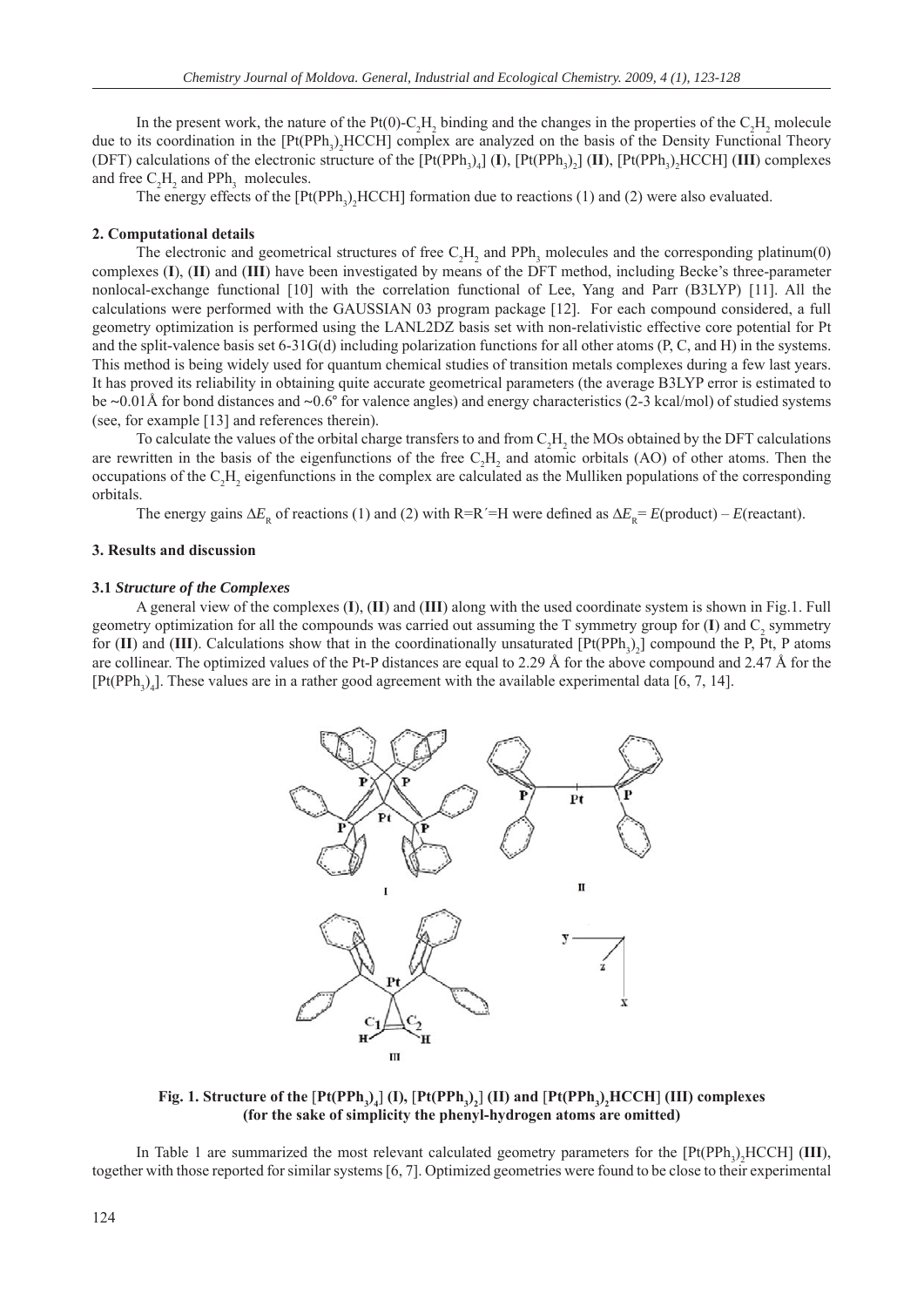analogues. Note first of all, that the acetylene molecule is coordinated in (III) in the plane of P-Pt-P, being *cis*-distorted. Moreover, this compound exhibits rather high energy barrier to internal rotation of the  $C_2H_2$  around the Pt-acetylene axis  $\sim$  60 kcal/mol in our calculations). This value is probably overestimated as the total energies for the rotation up to 90 $^{\circ}$ (the normal coordination of  $C_2H_2$ ) were calculated without the corresponding geometry re-optimization. In any case, the presence of such high energy barrier of rotation is marked in a number of papers [5, 15].

*Table 1* 

Calculated and experimental geometry parameters for the [Pt(PPh<sub>3</sub>)<sub>2</sub>RCCR<sup>'</sup>] **(distances in Å and angles in degrees)**

| $($ unstances in $\pi$ and angles in degrees                      |            |                        |  |  |  |  |
|-------------------------------------------------------------------|------------|------------------------|--|--|--|--|
| Geometry parameters                                               | Calculated | X-ray data             |  |  |  |  |
|                                                                   | $(R=R'=H)$ |                        |  |  |  |  |
| $R(Pt-P)$                                                         | 2.36       | $2.28\ [6,7]$          |  |  |  |  |
| $\angle P-Pt-P$                                                   | 112.9      | 103 [6], 102 [7]       |  |  |  |  |
| $R(Pt-C_{(-C=C-)})$                                               | 2.08       | $2.01$ [6,7]           |  |  |  |  |
|                                                                   | 1.28       | $1.28$ [6], $1.32$ [7] |  |  |  |  |
| $R(C-C_{(-C=C)})$<br>$\angle C_{(-C=C)}$ -Pt-C <sub>(-C=C-)</sub> | 35.9       | $37$ [6], $39$ [7]     |  |  |  |  |

Table 2 contains the calculated geometry parameters, the C-C bond force constants (*K*) and the stretching frequencies ( $v_{C}$ ) for both the free and coordinated in (III) acetylene molecules. The values of *K* were estimated in the assumption that the total energy E of the  $C_2H_2$  molecule in the neighbourhood of the equilibrium  $(R_{CC}^0)$  can be written as  $E(\Delta R_{CC}) = 1/2K(\Delta R_{CC})^2$ , where  $\Delta R_{CC} = R_{CC} - R_{CC}^0$ . Then, using the harmonic oscillator equation,  $v = 1/2\pi\sqrt{K/\mu}$ , where the reduced mass  $\mu$  in our case is equal to the half of the mass of the C atom, and *c* is the velocity of light, we have evaluated the values of the  $v_{C}$ = $C$ .

*Table 2* 

|              |                           |              | Distances $(A)$ , angles $(\text{deg.})$ |        |        |  |
|--------------|---------------------------|--------------|------------------------------------------|--------|--------|--|
| Molecule     | $V_{C=}$ cm <sup>-1</sup> | $K$ , mdyn/Å | C-C                                      | $-C-H$ | ∠C-C-H |  |
| HCCH,        | 1976                      | 13.80        | 1.28                                     | 1.08   | 148.2  |  |
| coordinated  |                           |              |                                          |        |        |  |
| HC≡CH, free* | 2075                      | 15.25        |                                          | 1.07   | 180.0  |  |

Geometrical and electronic parameters of the free and coordinated  $C_2H_2$  molecule

\*Experimental values for free C<sub>2</sub>H<sub>2</sub> are [16]:  $v_{c} = 2100 \text{ cm}^{-1}$ , *K*=15.59 mdyn/Å

The results of Table 2 show that the geometrical structure of the acetylene molecule is changed significantly due to its coordination. The coordinated  $C_2H_2$  molecule induces not only an elongation of the C-C distance (1.21Å in free  $C_2H_2$  versus 1.28Å in coordinated one) but also a bending of the hydrogen atoms away from the metal (the calculated bond angle of the C-C-H group is 148.2° for the complex). The length of the C-C bond in coordinated acetylene is intermediate between this value for gas phase acetylene and ethylene (1.34 Å), while the C-C-H angle is far from that of free  $C_2H_2$  (180°) and is near to the angle in the ethylene molecule (120°). This means that coordination of acetylene to the Pt(0) in the above complex leads to the essential change of the kind of hybridization of the valence AOs of its carbon atoms from sp (in the gas phase) to approximately sp<sup>2</sup>. This results to the decrease in the CC bond force constant and the stretching frequency( $\Delta v_{C}$ =C=100cm<sup>-1</sup>) (Table 2), which means the weakening of the CC bond.

Calculated total energies of the complexes  $(I)$ ,  $(II)$  and  $(III)$  and free  $C_2H_2$  and PPh<sub>3</sub> molecules in their optimized equilibrium geometries allow one to estimate the energy gains of the model summary reactions (1) and (2). Our calculations show that both the reactions (1) and (2) are exothermic ( $\Delta E_R(1)=38$  kcal/mol and  $\Delta E_R(2)=9$  kcal/mol), in agreement with the data of [5].

### **3.2** *Orbital charge transfers and the nature of the Pt(0)-acetylene bonding*

In order to analyze the orbital charge transfers in the  $[Pt(PPh_3)_2C_2H_2]$  complex, consider first of all the changes of the molecular orbitals of  $C_2H_2$  due to its coordination. As shown in the Section 3.1, the coordinated acetylene molecule possesses a *cis*-bent structure in the complex. In Fig.2 the highest occupied MO (HOMO) and the lowest unoccupied MO (LUMO) of the linear and the *cis*-distorted acetylene molecule are presented (letters **a** and **b** denote the irreducible representations of the  $C_2$  point group of symmetry used throughout the calculations).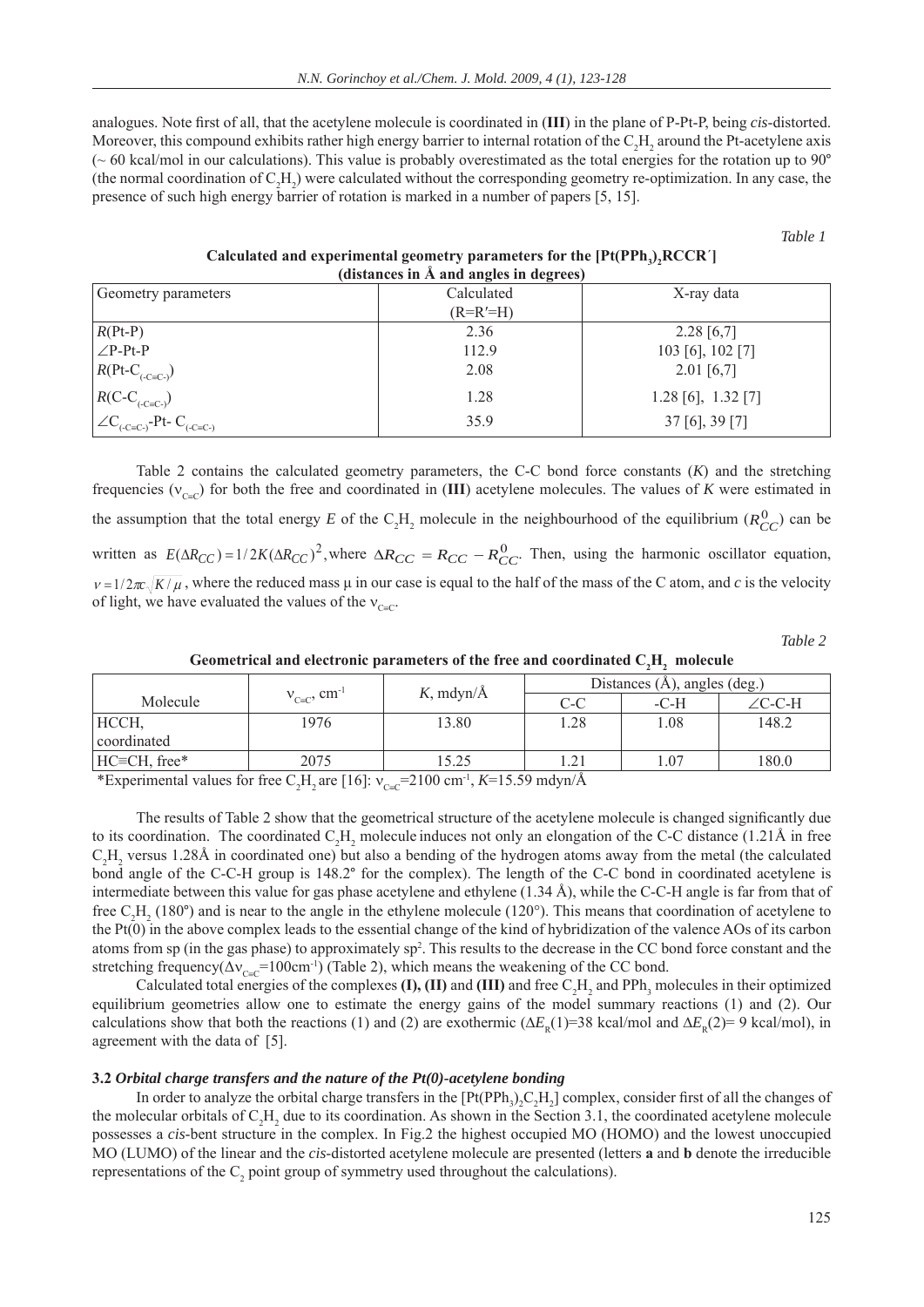

**Fig.2.** Splitting of the HOMO and LUMO of free  $\rm C_2H_2$  molecule (linear,  $\rm D_{\rm \omega h})$  due to its coordination  $(cis-bent, C<sub>2</sub>)$ 

The *cis*-distortion causes the splitting of the double-degenerated  $\pi$  and  $\pi^*$  MOs of linear C<sub>2</sub>H<sub>2</sub> into the two occupied  $\mathbf{b}(\pi)$  and  $\mathbf{a}(\pi)$  and two unoccupied  $\mathbf{a}(\pi)$ <sup>\*</sup>) and  $\mathbf{b}(\pi)$ <sup>\*</sup>) MOs (Fig.2). The maximum of the electronic density of  $\pi_{\parallel}$  and  $\pi_{\parallel}$ \* MOs is in the plane of coordination, while that of  $\pi_{\perp}$  and  $\pi_{\perp}$ \* MOs is in the perpendicular one. This leads to increase of the energy of the HOMO ( $\pi_{\parallel}$ ) and to decrease of the energy of the LUMO ( $\pi_{\parallel}^*$ ) enhancing thereby the donor-acceptor properties of acetylene. When forming the complex  $[Pt(PPh_3)_2C_2H_2]$ , these valence MOs of the acetylene molecule interact with appropriate orbitals of the Pt atom, giving rise to the Pt- $C_2H_2$  bonding.

Consider in more detail the MO energy-level scheme of the active valence zone of the whole  $[Pt(PPh<sub>3</sub>)<sub>2</sub>C<sub>2</sub>H<sub>2</sub>]$  and that of its fragments,  $[Pt(PPh<sub>3</sub>)<sub>2</sub>]$  and  $C<sub>2</sub>H<sub>2</sub>$  (Fig.3). Both these fragments were considered in their pre-activated states (nonlinear P-Pt-P fragment and  $cis$ -distorted  $C_2H_2$  molecule). It was done in order to understand the main electronic redistribution details accompanying the formation of MOs of the complex  $[Pt(PPh_3)_2C_2H_2]$ . The orbital energies and the composition of these MOs are presented in Table 3. The nomenclature of MOs in Table 3 is given in accordance with the coordinate system from Fig.1.

*Table 3* 

| Orbital, $N_2$ ,<br>symmetry | Energy, a.u. | Composition*                                                                                                                 |
|------------------------------|--------------|------------------------------------------------------------------------------------------------------------------------------|
| 168 <sub>b</sub>             | 0.054        | $\left[0.59(5d_{xy}^{Pt})-0.44(\sigma^{*cc})-0.31(\pi_1^{*cc})\right]$                                                       |
| 154 b, HOMO                  | $-0.184$     | $0.72$ (5d <sub>xz</sub> <sup>Pt</sup> )-0.31( $\pi$ <sub>1</sub> cc)                                                        |
| 153 b, HOMO-1                | $-0.198$     | $\left[0.33(5d_{\rm sv}^{\rm Pt})+0.18p_{\rm v}^{\rm Pt}+0.21(\sigma^{\rm sec})+0.23(\pi_{\rm u}^{\rm sec})\right]$          |
| 152 a, HOMO-2                | $-0.199$     | $\left[0.67(5d_{x^{2}\nu^{2}}^{Pf})-0.11(5d_{z^{2}}^{Pf})-0.12(\sigma^{cc})-0.22(\pi_{\parallel}^{cc})-0.23(6s^{Pt})\right]$ |
| 137a                         | $-0.293$     | $(0.42(5d_{x2-y^2}^{Pf})+0.17(5d_{z2}^{Pf})+0.20(\sigma^{cc})+0.26(\pi_{\parallel}^{cc})$                                    |
| 136 <sub>b</sub>             | $-0.295$     | $(0.50 (5d_{vz}^{Pt})+0.35(\pi e^{c})$                                                                                       |

**One-electron states of valence zone of the**  $[Pt(PPh_3)_2C_2H_2]$ 

\*For simplicity, only those contributions of the AOs of Pt and MOs of  $C_2H_2$  are presented, whose AO coefficients are higher than  $0.1$  (in absolute value)

It is to be noted that some MOs of the Pt(PPh<sub>3</sub>)<sub>2</sub> fragment on the left side of Fig. 3 are not pure *d*-AOs of the atom of Pt. For example, the MO designated as  $x^2-y^2$ , contains, besides the  $5d_{x^2-y^2}$ , a fairly significant contribution of 6*s*-AO and some admixture of  $6p_x$ -AO of the metal. The MO **xy** is the linear combination of the  $5d_{xy}$  and  $6p_y$  AOs of the Pt, and the 3*p*-AOs of the atoms of phosphorus.

The occupied  $\mathbf{a}(\pi_{\parallel})$  MO of C<sub>2</sub>H<sub>2</sub> interacts with the occupied MO ( $\mathbf{x}^2$ - $\mathbf{y}^2$ ) of the Pt(PPh<sub>3</sub>)<sub>2</sub> fragment, giving rise to the two occupied  $\sigma$ -type MOs of the  $[Pt(PPh_3)_2C_2H_2]$  complex: the bonding MO 137**a** and the antibonding MO 152**a** (Fig.3). Because of the fact that both these MOs are occupied by electrons, they compensate each other, and hence their total contribution to the Pt-C<sub>2</sub>H<sub>2</sub> bonding is very small. The results of the DFT calculations yield  $\Delta q_{\sigma}$  = -0.09 ē. This small  $\Delta q_{\sigma}$  value characterizes the slightly asymmetrical charge distribution in the mutual compensating bonding (137a) and antibonding (152**a**) σ MOs.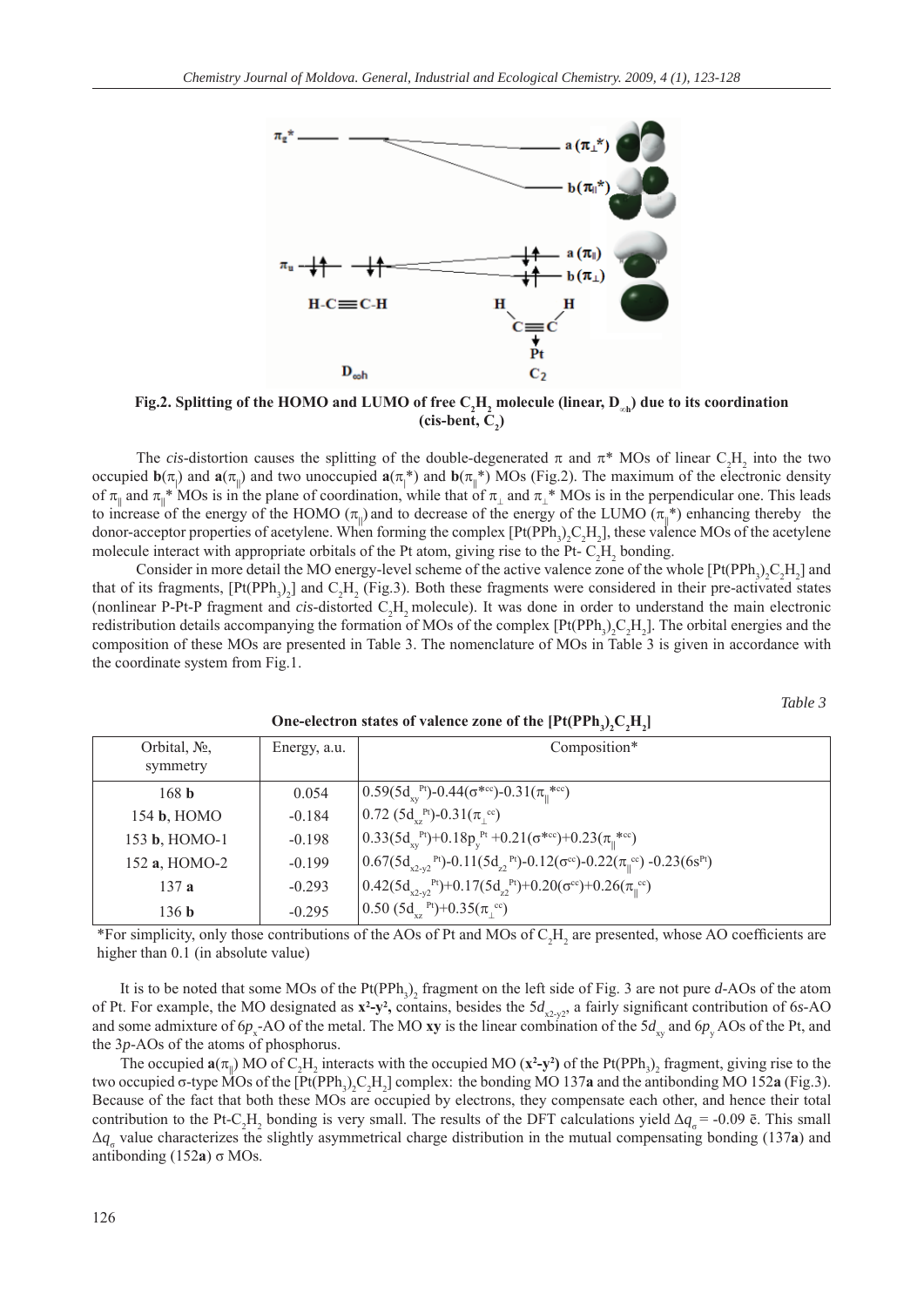

Fig. 3. MO energy-level scheme of the active valence zone of the Pt-C<sub>2</sub>H<sub>2</sub> bonding.

Two other  $\pi$ -type MOs of the  $[Pt(PPh_3)_2C_2H_2]$ , the bonding MO 136**b** and the antibonding HOMO-154**b**, are formed also by the occupied MOs of the fragments:  $\mathbf{b}(\pi_1)$  of C<sub>2</sub>H<sub>2</sub> and **xz** of Pt(PPh<sub>3</sub>)<sub>2</sub>, the latter is approximately a pure 5*d*<sub>xz</sub>-AO of Pt. As in the previous case, both these MOs, bonding 136**b** and antibonding 154**b**, are double occupied (Fig.3), and hence they do not contribute to the Pt-C<sub>2</sub>H<sub>2</sub> bonding, due to their mutual compensation. The  $\pi$ -type donation is negligible,  $\Delta q_* \approx 0$ .

The main contribution to the Pt-C<sub>2</sub>H<sub>2</sub> bond is provided by forming of the  $\pi$ -type bonding MO 153**b** from the corresponding MOs of the above fragments, namely, from the filled MO **xy** of the  $[Pt(PPh<sub>3</sub>)<sub>2</sub>]$  and the empty antibonding  $\pi_{\parallel}$ <sup>\*</sup>-MO of C<sub>2</sub>H<sub>2</sub>. Due to forming of this (153**b**) MO the electron density from the 5*d*<sub>xy</sub>-AO of the Pt atom is transferred to the  $\pi_{\parallel}^*$ -MO of the acetylene molecule (the  $\pi$ -type back donation). The orbital charge transfer is quite significant,  $\Delta q_{\pi^*}$  $= 0.36$   $\ddot{e}$ . This value coincides with the decrease of the 5*d*<sub>xy</sub>-AO population due to formation of the complex (1.50  $\ddot{e}$  in the  $[Pt(PPh<sub>3</sub>)<sub>2</sub>C<sub>2</sub>H<sub>2</sub>]$ , compared with a value of 1.88  $\bar{e}$  in the  $Pt(PPh<sub>3</sub>)<sub>2</sub>$ ).

It is seen from Fig. 3 that only this one bonding MO of the complex, 153**b**, composed, as discussed above, from the filled  $5d_{xy}$ -AO of the Pt and the empty  $\pi_{\parallel}^*$ -MO of C<sub>2</sub>H<sub>2</sub>, is uncompensated by the antibonding orbital (the empty MO 168**b** in our calculations). Therefore the  $\vec{P}t(0)$ -acetylene bonding in the studied complex can be classified as mainly mono-orbital one [4]. Namely this MO 153b provides the essential charge transfer to the antibonding  $\pi^*$ -MO of  $C_2H_2$ causing the activation of the latter.

The net effect of the charge density redistribution due to the  $[Pt(PPh<sub>3</sub>)<sub>2</sub>C<sub>2</sub>H<sub>2</sub>]$  formation is reflected in Table 4 where the values of the atomic charges and the bond indexes are presented. It is seen that the  $C_2H_2$  molecule in the above complex carries the resulting negative charge ( $Q(C_2H_2)$ = -0.24 $\bar{e}$ ), the fact suggesting that the  $\pi$ -accepting ability of  $C_2H_2$ prevails over its σ-donor properties. The value of the C-C bond order decreases from 3.0 up to 2.3. Note also that the net atomic charge  $Q_{p_t}$  on the Pt atom is negative, while that on the P atoms is positive. This agrees with the data of the article [17], where the nature of the Pt-P bond in two model systems,  $[(H_3P)_2Pt]$  *u*  $[(F_3P)_2Pt]$ , is discussed in detail.